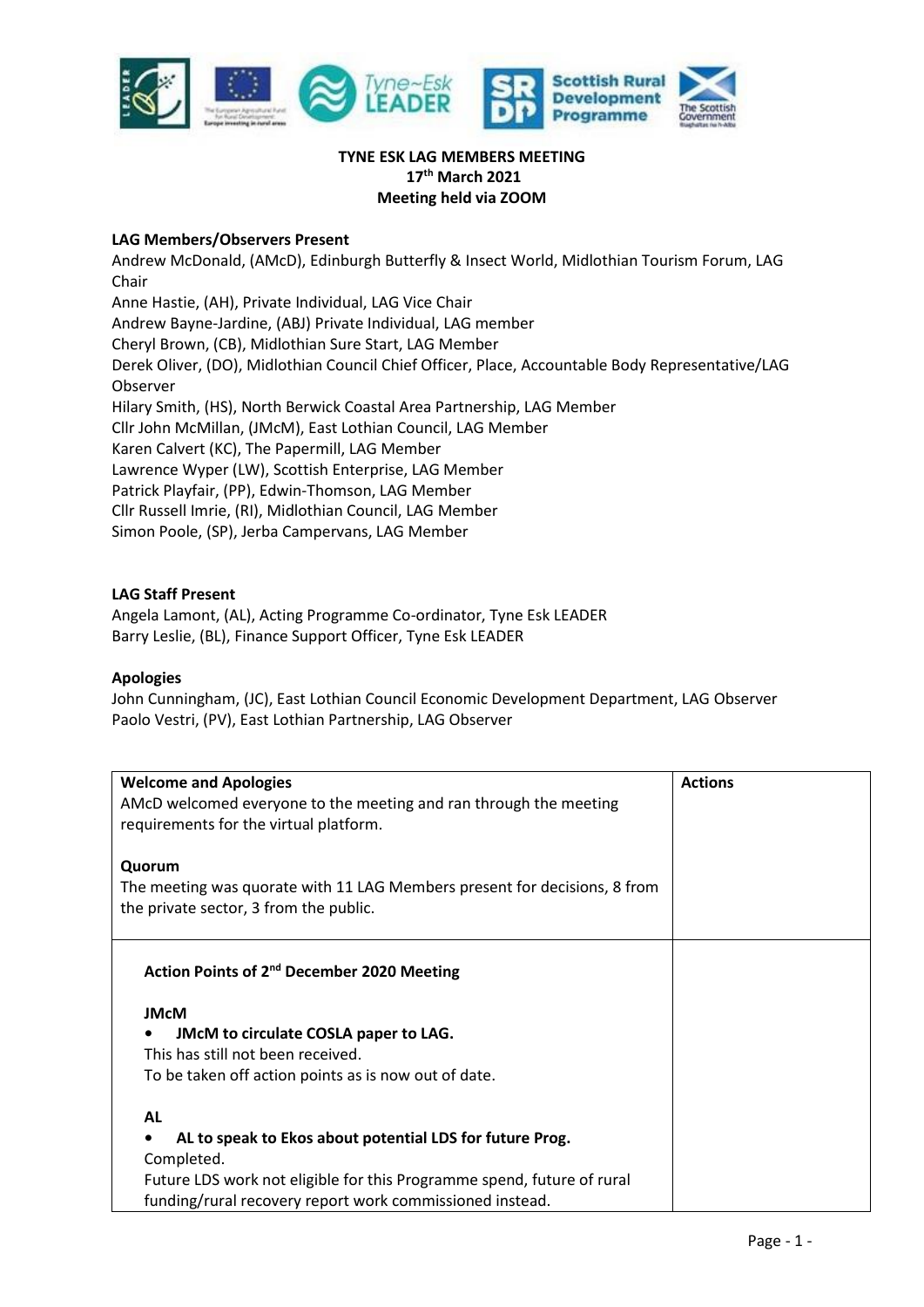

 $\overline{\phantom{a}}$ 



| AL to speak to Midlothian and East Lothian Councils' communication<br>teams to run articles on infographic in local and national press.                                                                                                                                                                                            |  |
|------------------------------------------------------------------------------------------------------------------------------------------------------------------------------------------------------------------------------------------------------------------------------------------------------------------------------------|--|
| Completed.<br>Articles secured in variety of Midlothian publications, The Herald and The<br>National thanks to SP's PR company.                                                                                                                                                                                                    |  |
| AH                                                                                                                                                                                                                                                                                                                                 |  |
| AH to share infographic with East Lothian Council Covid19 Response,<br>Recovery and Renewal Rural Group.<br>Completed.                                                                                                                                                                                                             |  |
| <b>SP</b>                                                                                                                                                                                                                                                                                                                          |  |
| SP to speak to his PR agency to progress publishing of infographic in<br>Scotsman.<br>Completed.                                                                                                                                                                                                                                   |  |
| <b>LAG</b><br>Tyne Esk Infographic distributed by LAG.<br>٠<br>AMcD - press coverage has covered this action point.<br>The LAG have the infographic for distribution as they see fit.                                                                                                                                              |  |
| Minutes of 2 <sup>nd</sup> December 2020 meeting were agreed with no amendments.                                                                                                                                                                                                                                                   |  |
| <b>Declaration of Interests</b><br>AMcD asked that declarations of interest be made for any projects.<br>CB and Patrick PP declared an interest in Midlothian Sure Start and Drift<br>respectively (both to be discussed in section four).                                                                                         |  |
| 1. Staffing                                                                                                                                                                                                                                                                                                                        |  |
| AL reported that her and BL's contracts had been extended until 31st<br>December 2021, in line with the Scottish Government Leader Development<br>Team (SG LDT) email dated 23 <sup>rd</sup> December 2020. This was based on the<br>Minister for Rural Economy, Fergus Ewing's, decision to extend the<br>Programme to this date. |  |
| AL stated that an email had been received on 16 <sup>th</sup> March 2021 from SG LDT<br>stating monies had been secured to extend staff contracts further, to extend<br>to March 2022. We are awaiting further information regarding this.                                                                                         |  |
| AMcD noted information would be gathered between the Chairs meetings, AB<br>meetings and Scottish LEADER Staff Group (SLSG) meetings but believes we<br>will not receive definitive information until after the Scottish parliamentary<br>elections have concluded on 6 <sup>th</sup> May 2021.                                    |  |
| 2. Scottish Government/Wider Developments                                                                                                                                                                                                                                                                                          |  |
| AL reported that details had been released about the Shared Prosperity Fund<br>(SPF) pilot for 2021/22 and other related funds. She said key to all was the                                                                                                                                                                        |  |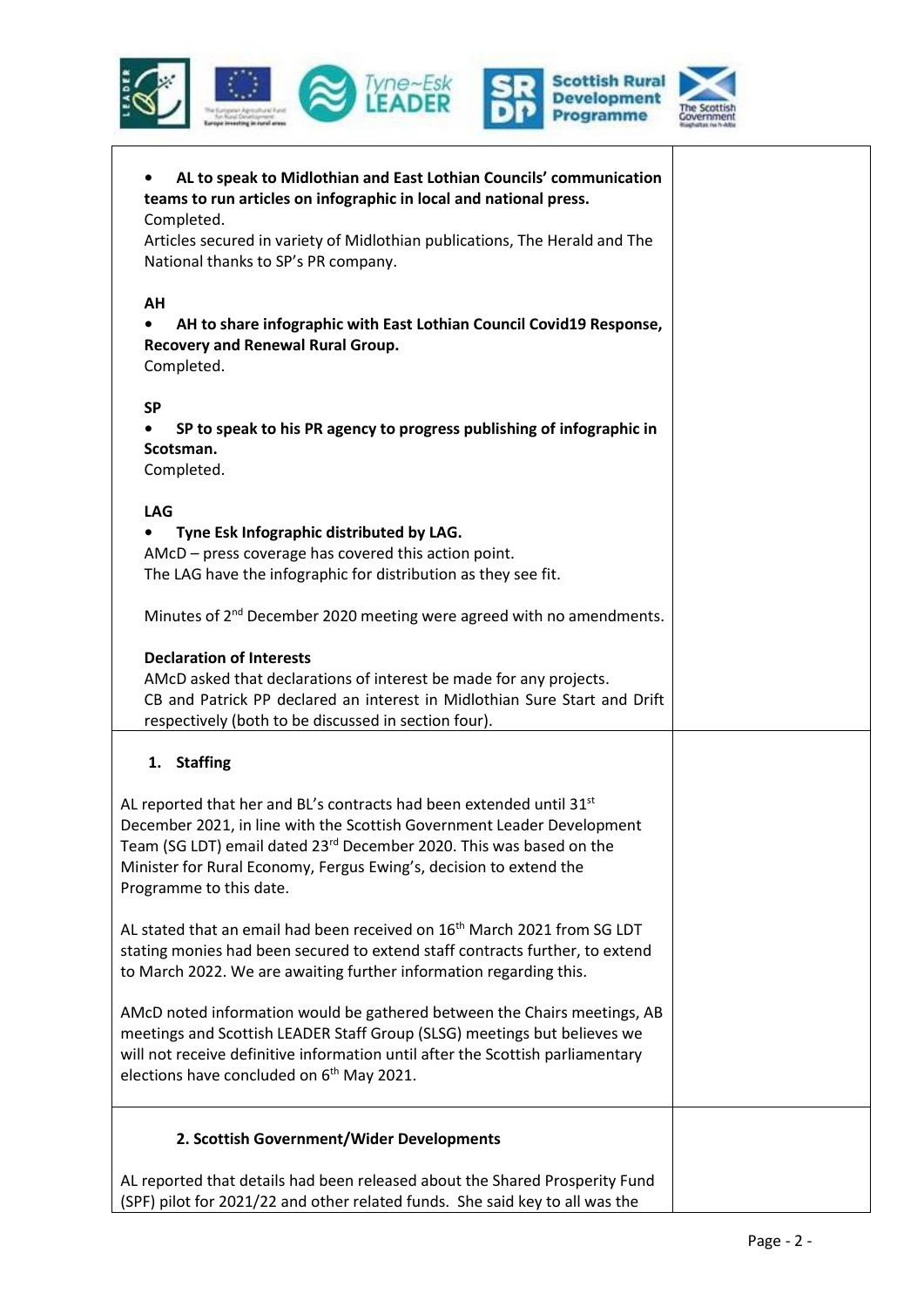

net zero target by 2045; submissions should demonstrate their contribution to this. She gave the following summary: UK Community Renewal Fund 2021/22, £220m UK-wide, £20m for Scotland. This is the SPF pilot fund. o 100 Priority Areas have been set for which funding will be prioritised but Midlothian and East Lothian are not part of this. They can still bid but bids should be of a high quality for any chance of success. o Investment priorities are skills, strengthening local businesses, and communities and place. o Local (lead) Authorities (LAs) should put a call out for bids from the community/partners/in-house and collate these in the submission. o Match funding is encouraged.  $\circ$  Deadline for submission is 18<sup>th</sup> June. Successful projects to be announced late July, with completion by 31<sup>st</sup> March 2022. Levelling Up Fund, £4.8bn, £800m for Scotland (9%) o Three themes: transport investment; regeneration/town centre investment; and cultural investment. o Bids of up to £20m (£20 - £50m for transport in exceptional circumstances) considered. o Areas ranked into categories one, two and three with priority given to category one areas. Midlothian and East Lothian are both category two. Bids can still come in from categories two and three but again should be of high quality. o Bids to come in from individual organisations, not collated by LA. o LAs can have one successful project funding during the period 21/22 – 24/45. It is best this is a large, multi-themed project. LAs should consider pipeline projects not yet funded. Crossborder projects are favoured. o All Scottish LAs receive capacity funding to develop projects of £125,000.  $\circ$  Deadline 18<sup>th</sup> June. Community Ownership Fund, £150m. o Fund for community groups to take ownership of local assets and turn into community run businesses. o No details yet, not open. Questions were raised/discussion centred around the following: AH recommended focussing on the Levelling Up Fund as neither Midlothian nor East Lothian are in the Priority Areas for the UK Community Renewal Fund. She also questioned the worth of the Community Ownership Fund due to the small amount offered.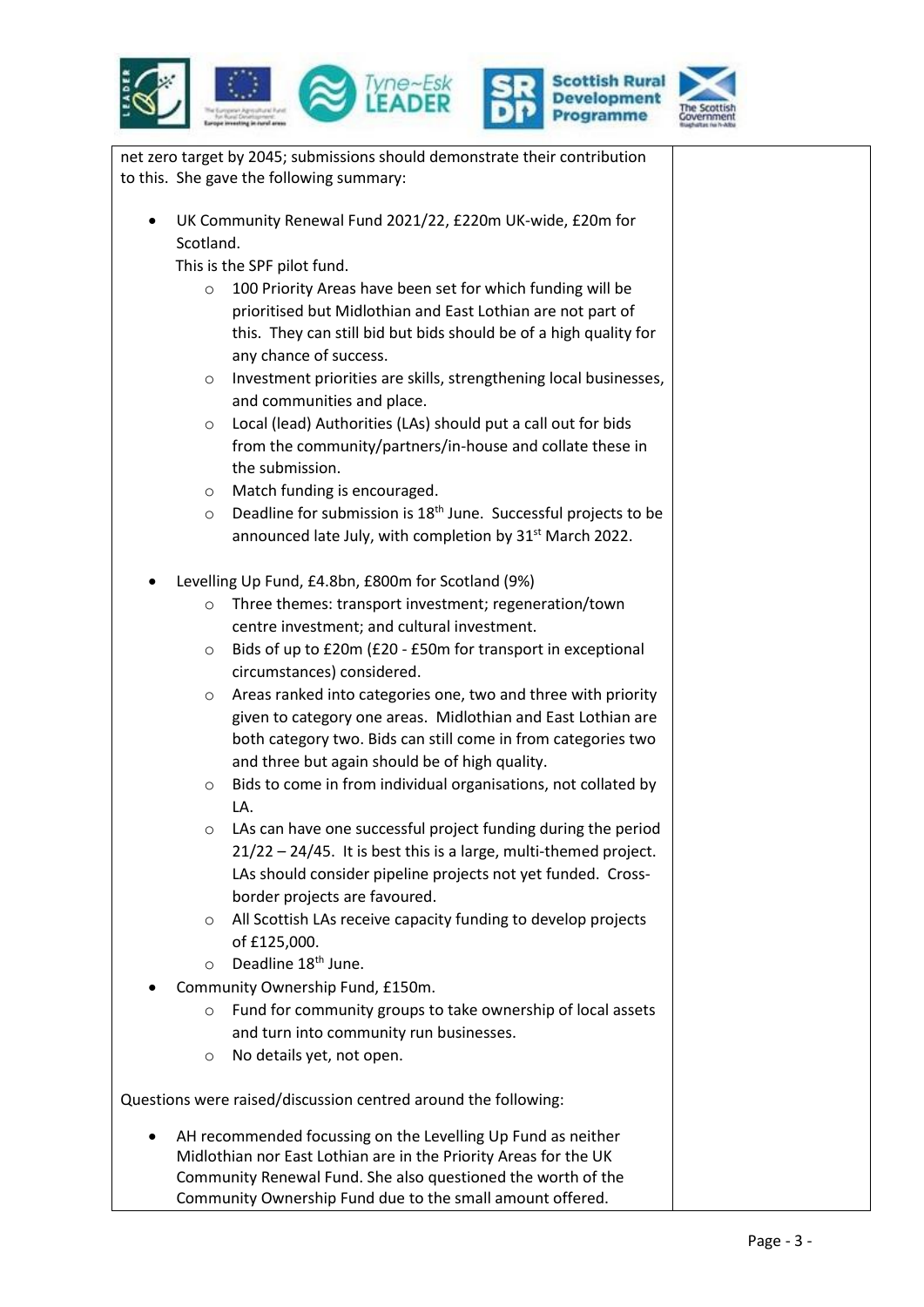



| LW noted a maximum £250k figure per project had been suggested<br>$\bullet$<br>for the Community Ownership Fund which would mean 600 projects<br>for the UK, so we should not write it off just yet.<br>AL noted that it might still be worth applying for the Community Renewal<br>Fund but putting less effort into this and more into the Levelling Up Fund as<br>there is greater chance of success. AH countered with her experience of<br>funding to suggest that we would be best to drop the UK Community Renewal<br>Fund altogether.                                                                                                                                                                                                                                                                                                                                                             |  |
|-----------------------------------------------------------------------------------------------------------------------------------------------------------------------------------------------------------------------------------------------------------------------------------------------------------------------------------------------------------------------------------------------------------------------------------------------------------------------------------------------------------------------------------------------------------------------------------------------------------------------------------------------------------------------------------------------------------------------------------------------------------------------------------------------------------------------------------------------------------------------------------------------------------|--|
| AMcD stated that he will bring up at the next Chairs' meeting on the<br>24 <sup>th</sup> March 2021 the new funds above that have been announced and<br>the LAG remaining in place for the extended Programme duration.<br>He noted that we are still in limbo until funding can be sorted out for<br>a new programme but by noting our successes and experience in<br>delivering programmes may help include us in any next steps. We will<br>await further information from SG.                                                                                                                                                                                                                                                                                                                                                                                                                         |  |
| 3. Programme/Governance Matters                                                                                                                                                                                                                                                                                                                                                                                                                                                                                                                                                                                                                                                                                                                                                                                                                                                                           |  |
| <b>Ekos Tyne Esk Rural Recovery Report</b><br>This work was commissioned with Ekos following the main monitoring and<br>evaluation work and drew together information on rural funding going<br>forward, highlighting recovery from Covid and Brexit.<br>AH reported on the key points.<br>There were discussions with Ekos regarding drafting a new LDS for a future<br>LEADER programme, but existing funds could not be used due to these being<br>ring fenced for the existing programme. Instead, an addendum on the<br>recovery of Tyne Esk from Covid and Brexit with recommendations on future                                                                                                                                                                                                                                                                                                    |  |
| rural funding was produced.                                                                                                                                                                                                                                                                                                                                                                                                                                                                                                                                                                                                                                                                                                                                                                                                                                                                               |  |
| DO was admitted to the meeting.                                                                                                                                                                                                                                                                                                                                                                                                                                                                                                                                                                                                                                                                                                                                                                                                                                                                           |  |
| Detailed statistics were useful, such as employment figures.<br>Data given on 3.2. of the report showed the breakdown of<br>employment sectors. East Lothian is more reliant on hospitality and<br>health sectors while Midlothian is more reliant on manufacturing and<br>retail.<br>The Charity and Voluntary Sector is significant in East and Midlothian<br>and these need to be thought of as businesses as they generate a<br>significant amount of money and employ both employees and<br>volunteers.<br>Potential impacts on vulnerable sectors, where 75% of respondents to<br>a survey in 2020 by the charities regulator (OSCR) had seen an impact<br>on their finances, with 42% losing income from trading, particularly in<br>respect of charities with income above £100K.<br>Not all businesses are under threat as some are more resilient than<br>others due to their type of business. |  |

**John McMillan was admitted to the meeting.**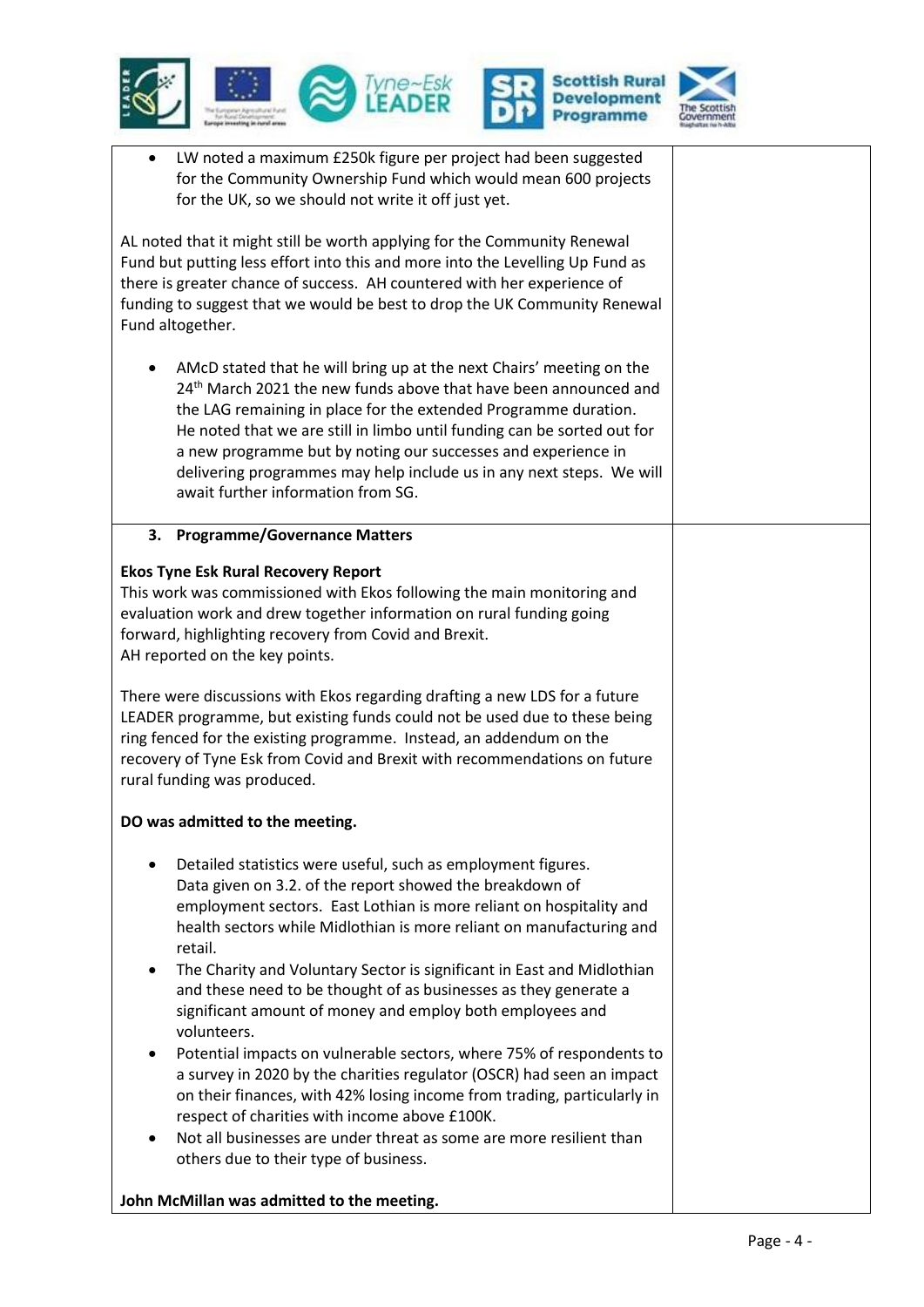





| May be able to include the excluded areas of Musselburgh and<br>Dalkeith in future funds.<br>Future LDS work should focus on Survivability section of addendum<br>$\bullet$<br>6.1 Developing Rural Policy of the addendum is very helpful due to<br>$\bullet$<br>consequences of Brexit and we should focus on the impacts on<br>region's ability to be successful with respect to this.<br>Focus should also be paid to the availability of transport links to rural<br>$\bullet$<br>areas.<br>Broadband speed is not good in rural areas and this should also be<br>٠<br>focused on.<br>New funding to include information in Ekos addendum and evaluation<br>$\bullet$<br>report. | AH to circulate<br>highlighted Ekos<br>addendum report              |
|---------------------------------------------------------------------------------------------------------------------------------------------------------------------------------------------------------------------------------------------------------------------------------------------------------------------------------------------------------------------------------------------------------------------------------------------------------------------------------------------------------------------------------------------------------------------------------------------------------------------------------------------------------------------------------------|---------------------------------------------------------------------|
| Questions were raised/discussion centred on the following points:<br>AMcD welcomed JM and DO to the meeting and thanked AH, AL and<br>٠<br>HS for the work that went into the steering of both Ekos reports.                                                                                                                                                                                                                                                                                                                                                                                                                                                                          |                                                                     |
| AL commented on the growth of the population of Midlothian, with<br>$\bullet$<br>particular reference to young people and people of working age<br>(which does not align with wider Scotland). This would pose both an<br>opportunity in providing a pool of people for employment but, also a<br>threat, in that this group would be more likely disadvantaged if there<br>was no employment on offer (worsened by Covid).<br>As this was the case, she raised the importance of having young<br>people's representation on any future LAG.                                                                                                                                          |                                                                     |
| JMcM asked what steps are needed for moving forward and how do<br>we use this report for strategising etc.<br>AH stated that JMcM questions may be answered by looking at the<br>new funds on offer.<br>AL said she would circulate a summary of the funds.                                                                                                                                                                                                                                                                                                                                                                                                                           | AL to circulate summary<br>of new post-EU funding<br>streams to LAG |
| <b>LAG Member Changes</b><br>AL reported that Frank Beattie had left the LAG because of his retirement<br>from Scottish Enterprise and that he had been replaced by Lawrence Wyper,<br>also from Scottish Enterprise. This resulted in 11 LAG Members remaining:<br>8 from the private sector; 3 from the public, though there was still no<br>representation from the third sector interface organisations on the National<br>Famers' Union of Scotland. AL suggested that they could consult these<br>organisations, if required, rather than recruit.                                                                                                                              |                                                                     |
| AL asked if the LAG were happy to continue until the new Programme end,<br>December 2021 and would assume this was the case unless she heard any<br>objections. No objections were raised.                                                                                                                                                                                                                                                                                                                                                                                                                                                                                            |                                                                     |
| AL also reported that the skills matrix was out of date and asked if there<br>would be appetite to refresh, perhaps in preparation of a future programme.<br>AH and AMcD said this was a good idea. AL to send out to the LAG.                                                                                                                                                                                                                                                                                                                                                                                                                                                        | AL to send skills matrix<br>out to LAG                              |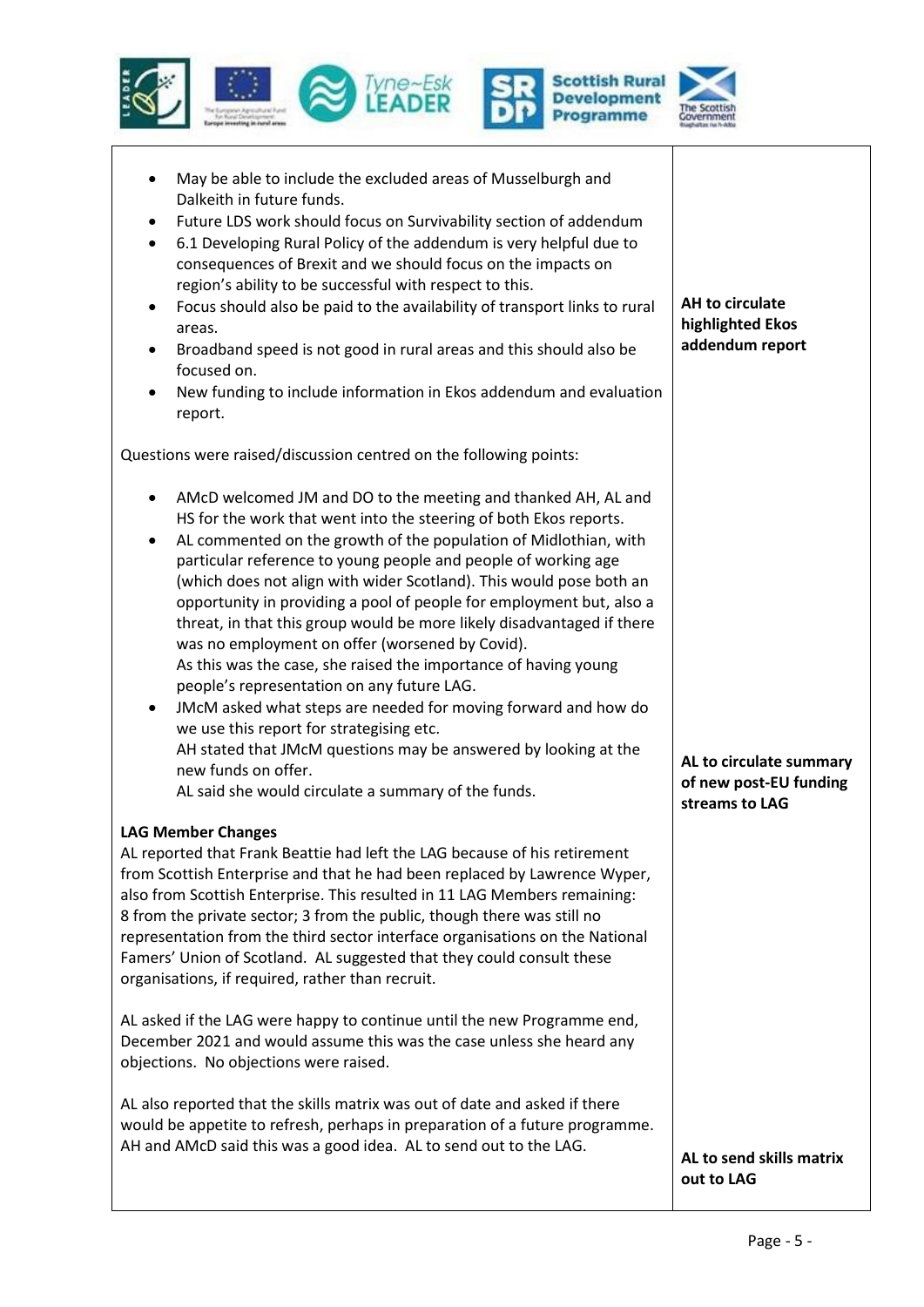

| AL reported that Registers of Interests had been received back from all, apart<br>from JMcM. JMcM reported to his knowledge this had been sent back but<br>would ask his Personal Assistant to send again.<br>Team Work for 2021<br>AL said the following would form part of the team's workload for 2021:<br>Covid recovery work with new monies announced by SG LDT, covered<br>$\bullet$<br>in the Projects section.<br>The future of Community Led Local Development (CLLD) or 'Rural'<br>$\bullet$<br>development (CLRD) - testing of different models with SG LDT.<br>Central LARCs work.<br>$\bullet$<br>Work assisting other areas.<br>$\bullet$ | <b>JMcM</b> to resend<br>completed Register of<br>Interest                                |
|----------------------------------------------------------------------------------------------------------------------------------------------------------------------------------------------------------------------------------------------------------------------------------------------------------------------------------------------------------------------------------------------------------------------------------------------------------------------------------------------------------------------------------------------------------------------------------------------------------------------------------------------------------|-------------------------------------------------------------------------------------------|
| AMcD passed comment that Covid recovery work is welcomed.<br>4. Projects                                                                                                                                                                                                                                                                                                                                                                                                                                                                                                                                                                                 |                                                                                           |
| <b>Covid Recovery Spend</b><br>AL reported the £91,121.03 total on the COVID 19 Recovery Spend<br>Spreadsheet ("Risk Register" to SG) had been confirmed by SG LDT. AL said<br>confusion had arisen however, as she understood this figure was being added<br>to the £3.408m allocation figure held by SG from August 2019, not the actual<br>allocation figure following underspends (£3.172m). AL said this might mean<br>they have more to apply to the Covid recovery spend but could not confirm<br>this. AL would await advice from SG LDT. AMcD said he would also raise this<br>at the forthcoming Chairs meeting.                               | <b>AL/AMcD to seek</b><br>clarification over<br>baseline allocation figure<br>from SG LDT |
| AL also highlighted the following points about the exercise:                                                                                                                                                                                                                                                                                                                                                                                                                                                                                                                                                                                             |                                                                                           |
| Tyne Esk were one of only seven of the 21 LAG areas to be in receipt<br>of these monies.                                                                                                                                                                                                                                                                                                                                                                                                                                                                                                                                                                 |                                                                                           |
| It included LARCs Final Claim Made projects when pushed for by AL.<br>٠<br>Completed projects could not be included because SG LDT could not<br>roll back these projects on LARCs for this.                                                                                                                                                                                                                                                                                                                                                                                                                                                              |                                                                                           |
| It included costs incurred from March 20 (until Aug 21) because the<br>٠<br>projects are not new, the spend would be seen as an extension.<br>Costs given are a mix of incurred and to be incurred.                                                                                                                                                                                                                                                                                                                                                                                                                                                      |                                                                                           |
| The aims of the new spend should be related to the original aims of<br>the project though where there is divergence, SG LDT would make a<br>case with the EC to include.                                                                                                                                                                                                                                                                                                                                                                                                                                                                                 |                                                                                           |
| Double funding should be considered, though SG LDT acknowledged<br>most Covid grants had been block grants rather than itemising<br>specifics as LEADER would.                                                                                                                                                                                                                                                                                                                                                                                                                                                                                           |                                                                                           |
| JMcM and RI both raised concern over double funding in relation to business<br>projects. They felt that Covid grants were being given out by their respective                                                                                                                                                                                                                                                                                                                                                                                                                                                                                            |                                                                                           |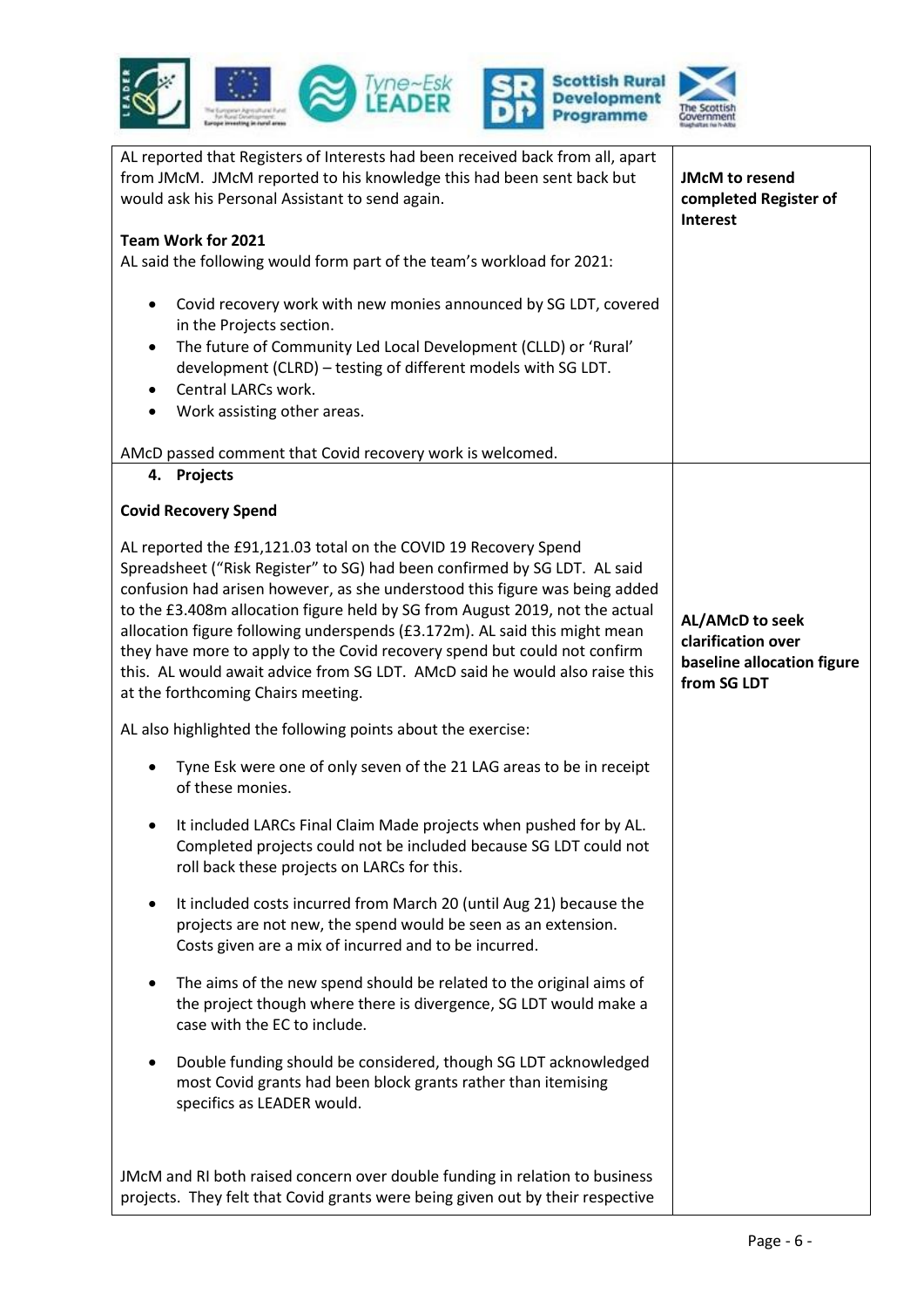

important monies for applicants. AMcD to raise at forthcoming Chairs' meeting. SP agreed, citing a grant he had applied for with nothing near the rigours of LEADER. DO also agreed, stating this was a real opportunity and not one to be missed/reduced. He agreed with an earlier point made by JMcM though, that the economic development departments may be too busy to provide liaison information on grants.

AMcD agreed, stating he would not like this to curtail what could be very

AL opened the projects discussion/approvals by sharing the Covid Recovery Spend spreadsheet. Her first comment was that there was glaring inequality with the varying intervention rates which ranged from circa. 21% (larger capital projects with relatively small grant to costs value) to 100% and suggested a flat rate of 60% (Tyne Esk's maximum) be applied instead.

AMcD queried if this was 60% of the additional Covid Spend. AL confirmed that this was the case.

This was approved.

AL then presented the projects, running through them one by one, giving explanations on costs.

# **Midlothian Sure Start 20/P00033**

**CB declared a conflict of interest and left the meeting**. **The meeting was still quorate.**

Additional Funding £33,920.00, Tyne Esk LEADER contribution (60%), £20,352.00

**AMcD to raise issue of Covid grant double funding at March Chairs' meeting**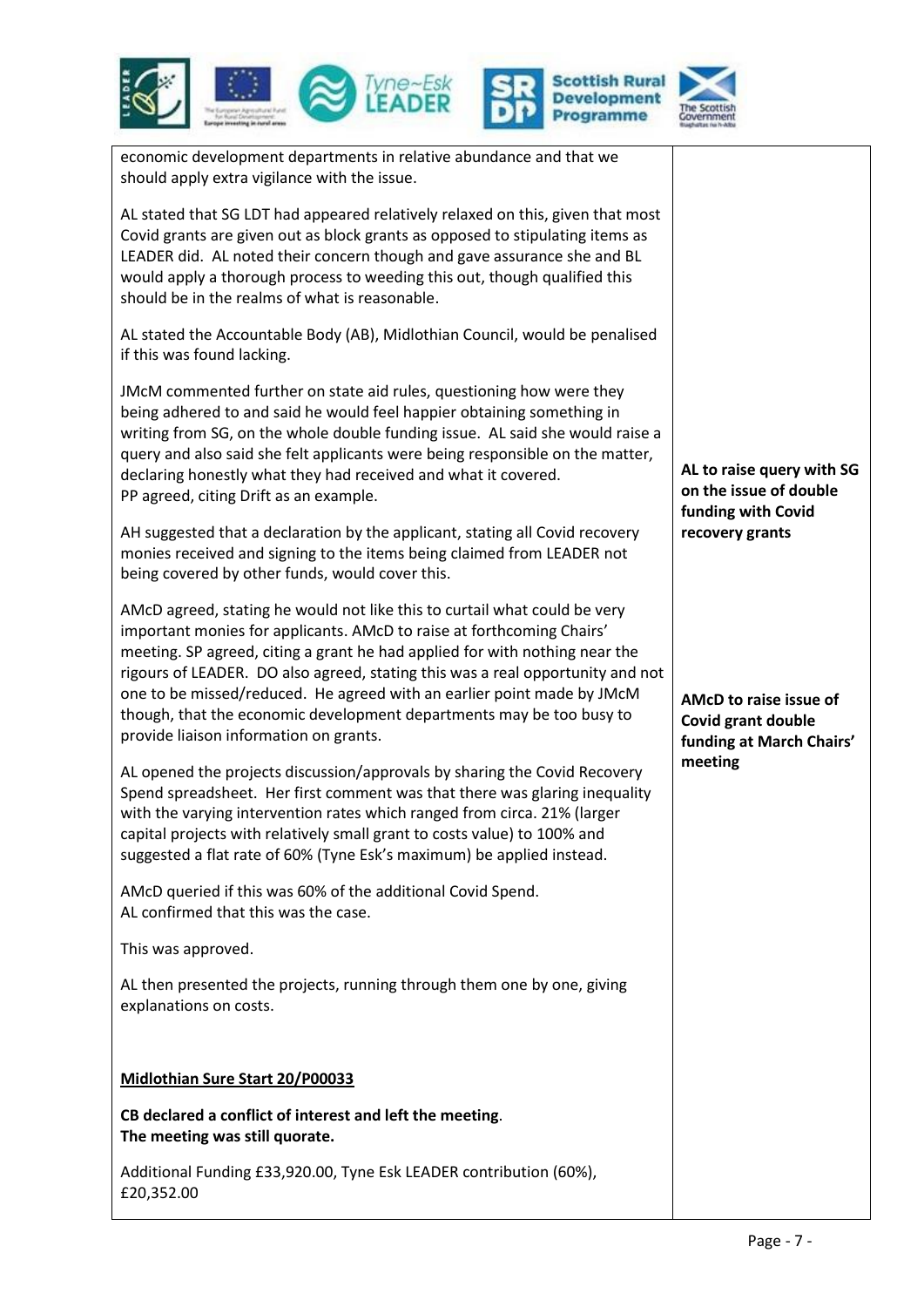



Three main elements to this project:

- 1. New toilet block at Mayfield Centre to allow for distancing of children;
- 2. PPE/additional cleaning required due to Covid;
- 3. Part time member of staff until end August 2020 to deliver suicide prevention counselling (directly Covid related) to families.

AMcD stated that the costs seemed valid.

JMcM said he was happy to approve, on the condition of receiving the written advice from SG on double funding (this related in general to all projects discussed).

AMcD stated he was happy the declaration from applicants discussed earlier would cover this.

Vote: 10 for 0 against - approved

## **CB re-entered the meeting.**

### **Melville Golf 20/P00044**

Additional Funding £9,673.95, Tyne Esk LEADER contribution (60%), £5,804.37

Three costs to this project:

- 1. Automated golf ball elevator to allow balls to be electronically collected from green, cleaned and dispersed, preventing client/staff contact;
- 2. Green maintenance programme to make up for essential maintenance restrictions to greens in 2020;
- 3. PPE/cleaning equipment.

11 for 0 against - approved

## **Rosewell Nursery and Additional Needs Service 20/P0063**

Additional Funding £15,000, Tyne Esk LEADER contribution (60%), £9,000.00

Costs split into:

1. Outdoor equipment and clothing for staff and children, to facilitate distancing/new requirements in outdoor play;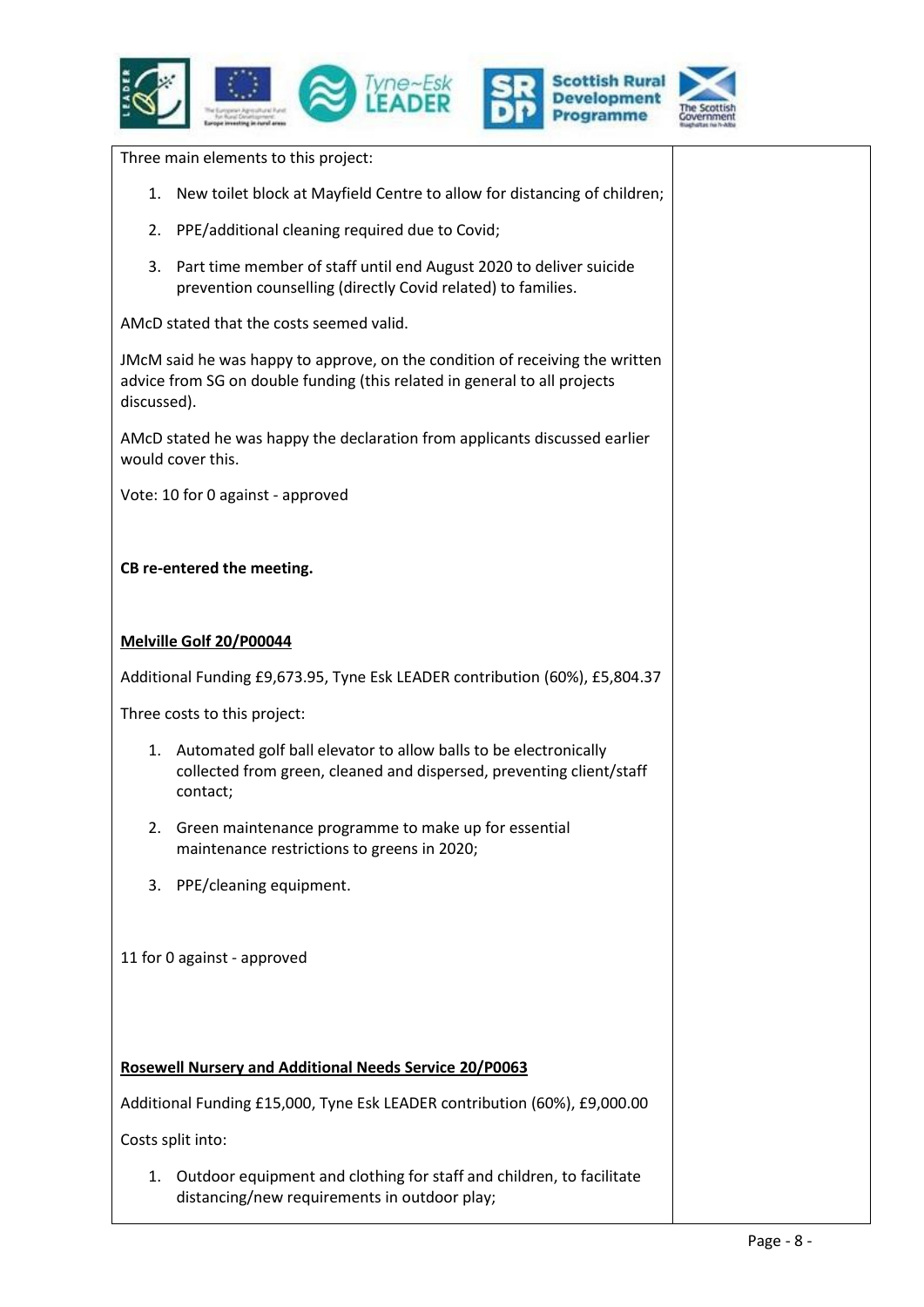







2. Fogger for purification of air, internal use; 3. PPE resources; 4. Screens for distancing; 5. Arts and crafts materials to replace those disposed of on Covid guidance; 6. Part payment of new ventilation system following fault, also Covid requirement. RI queried whether Midlothian Council education department would have covered the outdoor equipment costs already pre-Covid, he was aware some funding had gone to this. AL to find out and feedback. AMcD commented any other Covid grant could count towards the 40% match funding requirement for this and all projects discussed. CB stated that childcare providers are being asked to utilise more outdoor space due to Covid and that these costs were likely to be additional and very much needed. DO backed this by stating that space and capacity are being looked at in schools and outdoor education settings. He stated he sees outdoor shelters and hand sinks as being a legitimate Covid recovery spend. The project was voted on and approved with caveats: To be checked with Midlothian Education to see what funding has already been offered; A signed declaration on double funding from the applicant (as with all approvals in the meeting). 11 for 0 against – approved **RI left the meeting – meeting was still quorate Whisky Frames 20/P00064** Additional Funding £3,686.14, Tyne Esk LEADER combination (60%), £2,211.68 Costs covered: 1. Digital marketing for increased e-commerce due to Covid; 2. PPE; 3. Accountancy fees for furlough claims. 10 for 0 against – approved **Bike Fleet 20/P00017 AL to check with Midlothian Council Education Department that outdoor costs presented by Rosewell Nursery applicant had not been covered by previous grant**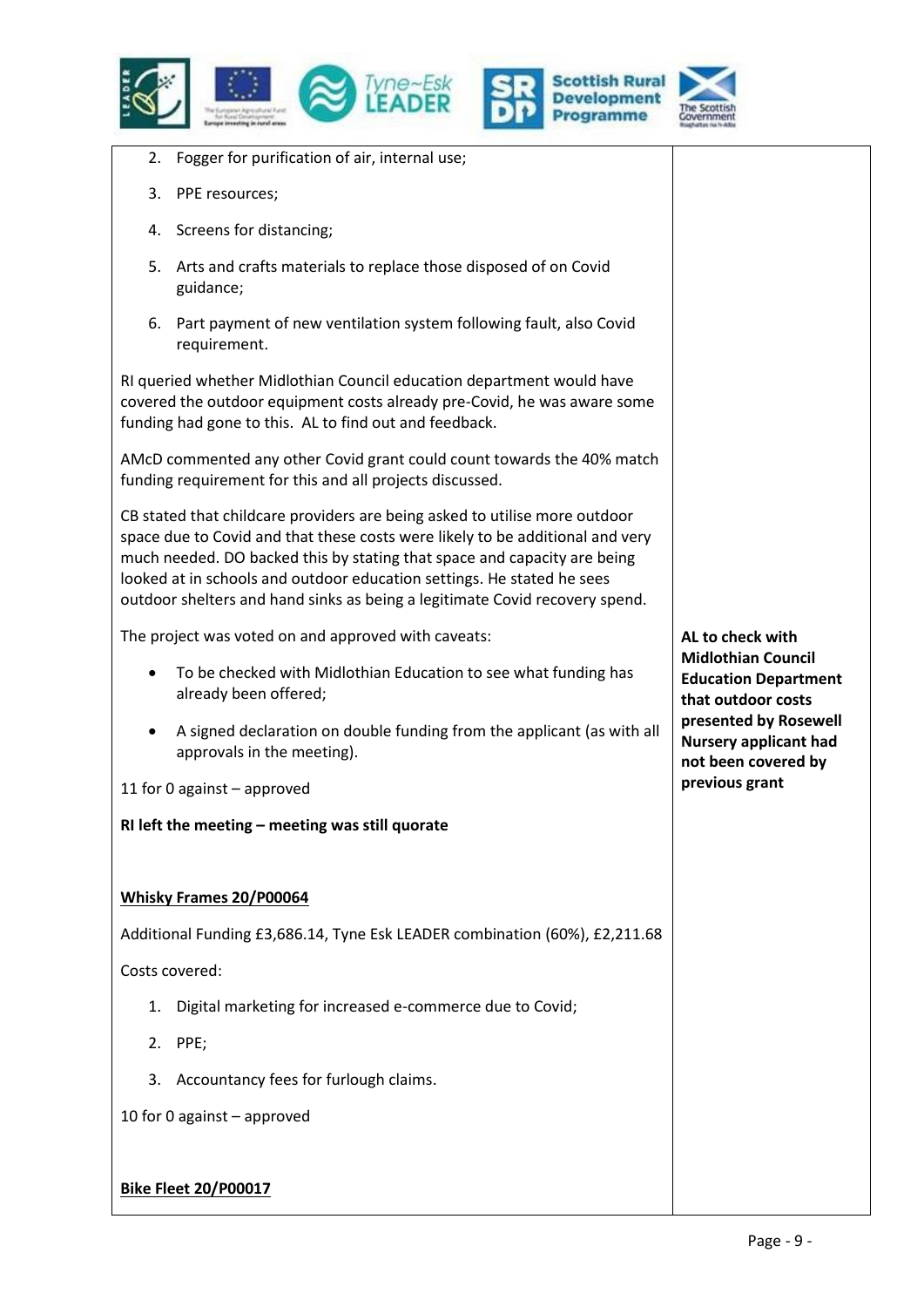

| Additional Funding £12,250.00, Tyne Esk LEADER contribution (60%),<br>£7,350.00                                                                                                                                                     |                                                                                                                    |
|-------------------------------------------------------------------------------------------------------------------------------------------------------------------------------------------------------------------------------------|--------------------------------------------------------------------------------------------------------------------|
| Costs covered:                                                                                                                                                                                                                      |                                                                                                                    |
| 1. New marketing to regain momentum lost due to Covid, through<br>website refresh (include additional booking capacity), memberships<br>to tourism/travel associations and virtual stands at<br>national/international exhibitions; |                                                                                                                    |
| 2. Legal fees for updated terms and conditions/disclaimers/forms due<br>to Covid, plus design changes;                                                                                                                              |                                                                                                                    |
| New desktop to replace laptop – worn out/causing back problems<br>3.<br>due to home working.                                                                                                                                        |                                                                                                                    |
| Discussion centred around the desktop computer, it being in need of<br>replacement anyway was not caused by Covid, plus the cost seemed<br>unreasonably high. The LAG unanimously agreed to remove this item.                       |                                                                                                                    |
| The design changes to the legal documents were also brought up and<br>questioned as a necessary cost.                                                                                                                               |                                                                                                                    |
| It was agreed that the costings for this would be looked into before payment.                                                                                                                                                       |                                                                                                                    |
| 10 for 0 against - approved with caveats:                                                                                                                                                                                           |                                                                                                                    |
| Removal of desktop cost                                                                                                                                                                                                             |                                                                                                                    |
| Check on costings of design changes for legal documents before<br>payment of claim.                                                                                                                                                 | <b>Staff team to determine</b><br>suitability of design costs<br>to legal documents of                             |
| The Fraser Centre 20/P00002                                                                                                                                                                                                         | <b>Bike Fleet project before</b><br>claim                                                                          |
| Additional Funding £10,250.00, Tyne Esk LEADER contribution (60%),<br>£6,150.00                                                                                                                                                     |                                                                                                                    |
| Costs covered:                                                                                                                                                                                                                      |                                                                                                                    |
| Running costs for the centre from March to August 2021.<br>1.                                                                                                                                                                       |                                                                                                                    |
| Clarification was sought on what is meant by the IT Systems cost of £2,300.00.<br>AL will seek clarification from the applicant.                                                                                                    |                                                                                                                    |
| 10 for 0 against - approved with caveat;                                                                                                                                                                                            |                                                                                                                    |
| Clarification on IT Systems cost of £2,300.00                                                                                                                                                                                       | AL to seek clarification<br>on what is covered in IT<br><b>Systems cost from Fraser</b><br><b>Centre applicant</b> |
| Seabuckthorn Coffee House (Drift) 20/P00026                                                                                                                                                                                         |                                                                                                                    |
| PP declared a conflict of interest and left the meeting.<br>The meeting was still quorate.                                                                                                                                          |                                                                                                                    |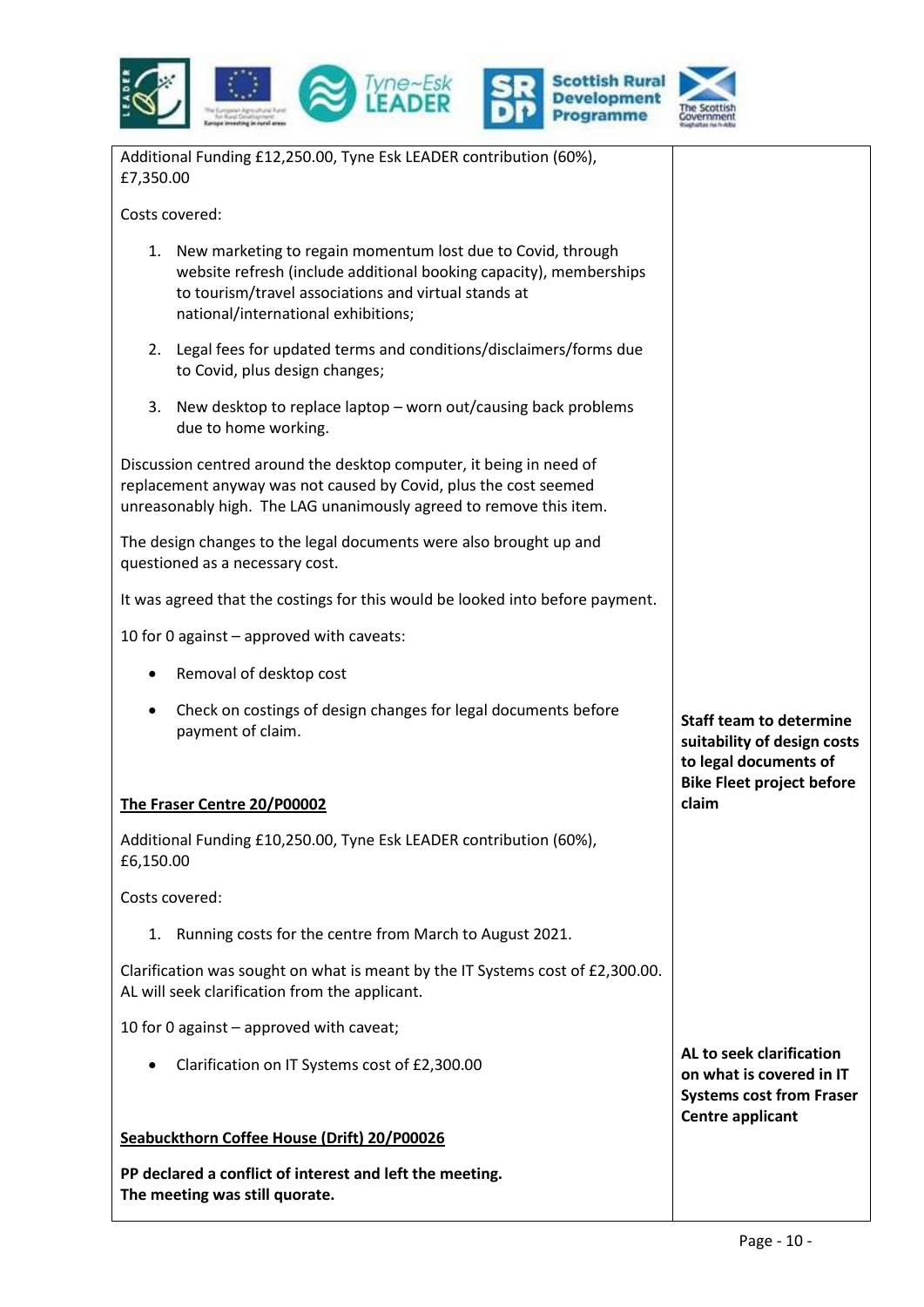| $\sim$<br>л | <b>SANTA COMPANY</b> | Tyne~Esk |  | <b>SR Scottish Rural</b><br>Programme | <b>The Scottish</b><br>Government |
|-------------|----------------------|----------|--|---------------------------------------|-----------------------------------|
|-------------|----------------------|----------|--|---------------------------------------|-----------------------------------|

| Additional Funding £40,767.67 Tyne Esk LEADER contribution (60%),<br>£24,460.60                                                                                                                                      |                                                                       |
|----------------------------------------------------------------------------------------------------------------------------------------------------------------------------------------------------------------------|-----------------------------------------------------------------------|
| Costs covered:                                                                                                                                                                                                       |                                                                       |
| 1. An additional modular unit to be placed at the applicant's farm and<br>allow for distancing of staff an increased demand for bakery through<br>increased van use due to Covid. Possible fit out of this unit too. |                                                                       |
| AH queried whether this would require planning permission and AL stated she<br>would check with the applicant.                                                                                                       |                                                                       |
| JMcM abstained from the vote as he may have a conflict of interest, being on<br>the East Lothian Council Planning Committee and felt that the project may<br>require it.                                             |                                                                       |
| DO stated that councils are being flexible in their approach to businesses<br>during Covid but believes with the nature of the spend that it would, in<br>theory, require planning.                                  |                                                                       |
| 8 for 2 abstained – approved with caveat;                                                                                                                                                                            |                                                                       |
| The need for planning consent is investigated and if required sought<br>$\bullet$<br>and evidenced.                                                                                                                  | AL to check on need for<br>planning for<br><b>Seabuckthorn Coffee</b> |
| PP returned to the meeting.                                                                                                                                                                                          | House (Drift) costs                                                   |
| The Big Shed 20/P00029                                                                                                                                                                                               |                                                                       |
| Additional Funding £6,700.00 Tyne Esk LEADER contribution (60%), £4,020.00                                                                                                                                           |                                                                       |
| Costs covered:                                                                                                                                                                                                       |                                                                       |
| 1. PPE/cleaning to allow for filming;                                                                                                                                                                                |                                                                       |
| 2. New digital systems to allow for diversification into digitised products.                                                                                                                                         |                                                                       |
| 10 for 0 against - approved                                                                                                                                                                                          |                                                                       |
|                                                                                                                                                                                                                      |                                                                       |
| Church Street/Winton Place, 20/P00010                                                                                                                                                                                |                                                                       |
| AL explained about an issue with this project being applied a penalty by the<br>SG for a canopy which had been part paid out on but never received by the<br>applicant.                                              |                                                                       |
| AL relayed that the applicant was happier to forego their final claim rather<br>than accept payment of the penalty, despite attempts to persuade otherwise.                                                          |                                                                       |
| The discussion went on to cover an end date for de-committing funds and<br>returning them to SG, on this, the Track 2 Train and NB Gin Visitors' Centre<br>project.                                                  |                                                                       |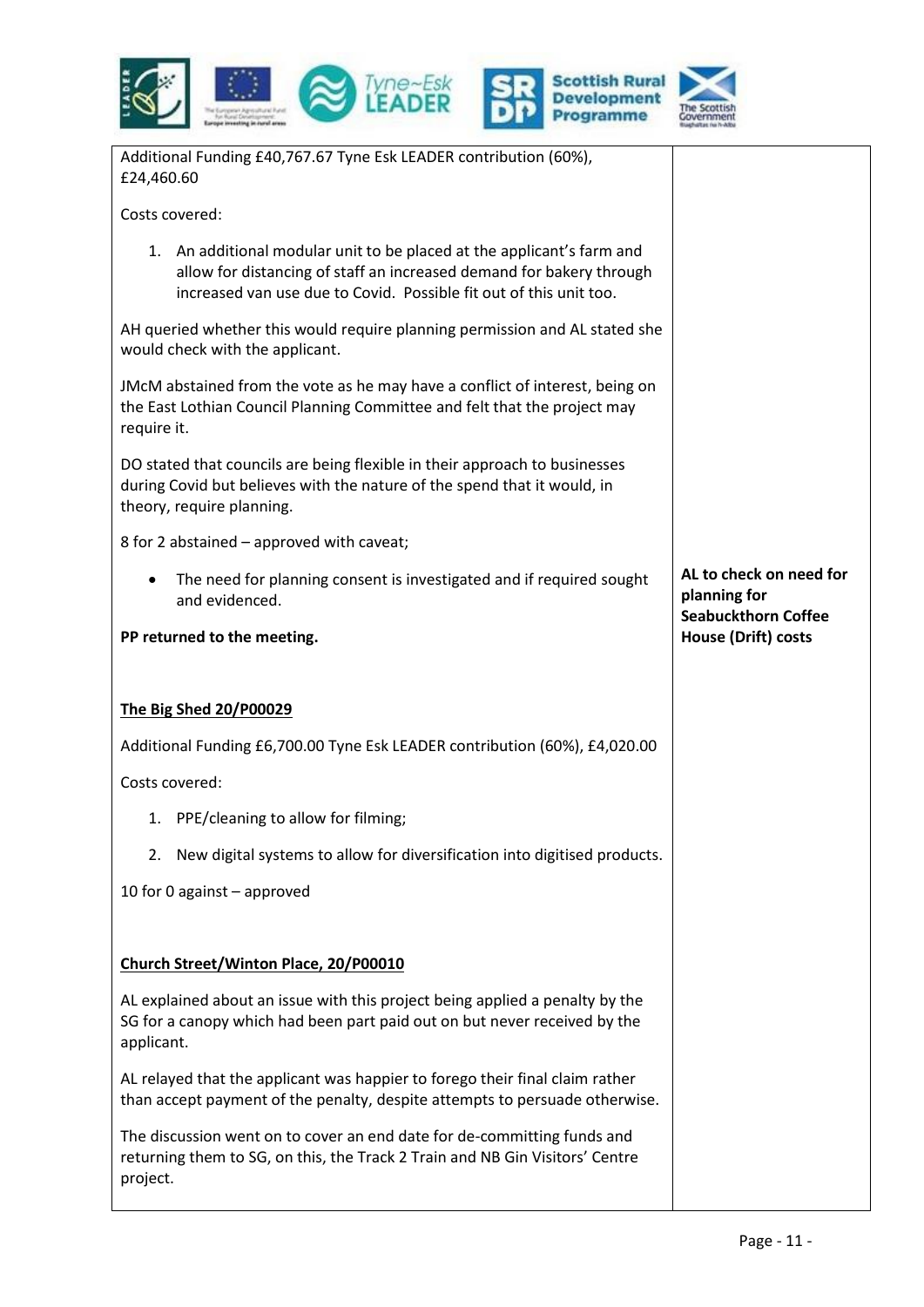| <b>Scottish Rural</b><br>Development<br>ogramme                                                                                                                                                                                                                                                                                                                                  |                                                                  |
|----------------------------------------------------------------------------------------------------------------------------------------------------------------------------------------------------------------------------------------------------------------------------------------------------------------------------------------------------------------------------------|------------------------------------------------------------------|
| It was agreed that an email would go to these applicants and those delayed<br>with final claims (below) with an end date of 10 <sup>th</sup> May to have projects<br>completed in LARCs by.                                                                                                                                                                                      |                                                                  |
| AL to draft/send email.                                                                                                                                                                                                                                                                                                                                                          |                                                                  |
| <b>Projects Budget/Updates</b>                                                                                                                                                                                                                                                                                                                                                   |                                                                  |
| AL gave a brief update on projects completing/still to complete at the time of<br>meeting.                                                                                                                                                                                                                                                                                       |                                                                  |
| Midlothian Sure Start and Midlothian and Borders Tourism Action Group<br>Marketing Projects had completed but Wheatrig Business Hub and John Muir<br>Way had been delayed due to an issue with glass and a new website launch<br>respectively. AL reported they should complete in April, John Muir Way early<br>April. They will be included in the de-commitment email anyway. | AL to draft/send de-<br>commitment email for<br>stalled projects |
| DO left the meeting                                                                                                                                                                                                                                                                                                                                                              |                                                                  |
| <b>KC left the meeting</b>                                                                                                                                                                                                                                                                                                                                                       |                                                                  |
| LW left the meeting                                                                                                                                                                                                                                                                                                                                                              |                                                                  |
| <b>Website Updates/Project Successes</b>                                                                                                                                                                                                                                                                                                                                         |                                                                  |
| AL informed the LAG the case studies had been updated on the website and<br>invited them to look on the map and list of projects on the Our Projects tab.                                                                                                                                                                                                                        |                                                                  |
| Case studies for all projects had now been completed apart from two or<br>three, pending project completion/applicant Ok.                                                                                                                                                                                                                                                        |                                                                  |
| AL also reported on the success of four projects:                                                                                                                                                                                                                                                                                                                                |                                                                  |
| Melville Golf;                                                                                                                                                                                                                                                                                                                                                                   |                                                                  |
| Midlothian Sure Start;                                                                                                                                                                                                                                                                                                                                                           |                                                                  |
| Rosewell Nursery and Additional Needs Service;                                                                                                                                                                                                                                                                                                                                   |                                                                  |
| John Muir Way Business Engagement and Marketing project.                                                                                                                                                                                                                                                                                                                         |                                                                  |
| 1. AOCB                                                                                                                                                                                                                                                                                                                                                                          |                                                                  |
| Date for next LAG meeting: 23rd June 2021                                                                                                                                                                                                                                                                                                                                        |                                                                  |